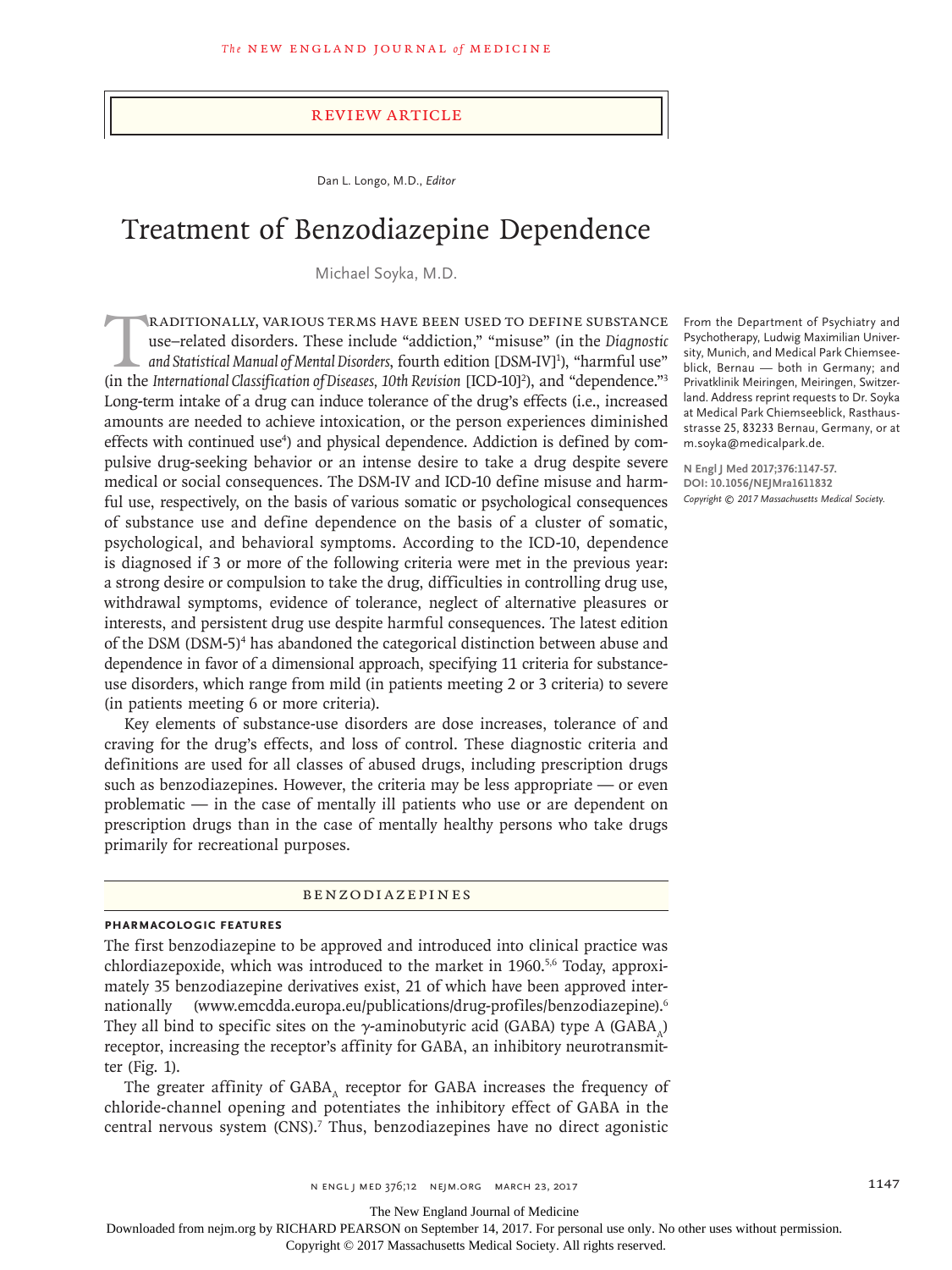

effect at the receptor. The GABA $_{\tiny{\rm A}}$  receptor is composed of various subunits ( $\alpha$ <sub>1</sub> through  $\alpha$ <sub>6</sub>,  $\beta$ <sub>1</sub> through  $\beta_3$ , and  $\gamma_1$  through  $\gamma_3$ ) and variants, with hypnotic agents acting mainly through the  $\alpha_{_1}$  subunit. GABA $_{\text{A}}$  receptor function can be measured by means of positron-emission tomography with specific radiotracers.<sup>8</sup>

Pharmacologically, benzodiazepines cannot be clearly divided into those that are more anxiolytic and those that are more hypnotic. They have completely replaced older hypnotic agents, which were much less safe.<sup>5</sup> Benzodiazepines are well absorbed and are highly protein-bound. They are metabolized in two basic pathways: glucuronide conjugation and microsomal oxidation. Some benzodiazepines already have a hydroxyl group (e.g., oxazepam and lorazepam) and consequently are metabolized directly by glucuronide conjugation; this group tends to have a shorter elimination half-life. However, the majority of benzodiazepines are demethylated or oxidized before conjugation and therefore have a longer half-life, with an associated risk of accumulation. Many benzodiazepines have pharmacologically active metabolites. Table 1 shows the half-lives of major benzodiazepines and relevant metabolites.6,9,10 Short-acting benzodiazepines are typically used as hypnotic agents (e.g., triazolam), and longer-acting benzodiazepines as anxiolytic or anticonvulsant agents (e.g., diazepam and clonazepam). There is modest evidence that benzodiazepines with a shorter half-life are associated with a greater risk of dependence.<sup>11</sup> Benzodiazepines also potentiate the sedative effects of opiates.<sup>6</sup>

#### **Clinical Use**

Benzodiazepines can be divided into anxiolytic agents and hypnotic agents on the basis of their clinical effects. In principle, however, all benzodiazepines have anxiolytic, hypnotic, musclerelaxant, anticonvulsant, and amnesic effects. They are used as sedatives and to treat withdrawal symptoms, including alcohol withdrawal delirium.12,13 Benzodiazepines are relatively safe for short-term use (2 to 4 weeks), but their safety has not been established beyond that period,<sup>5</sup> and dependence develops in approximately half

The New England Journal of Medicine

Downloaded from nejm.org by RICHARD PEARSON on September 14, 2017. For personal use only. No other uses without permission.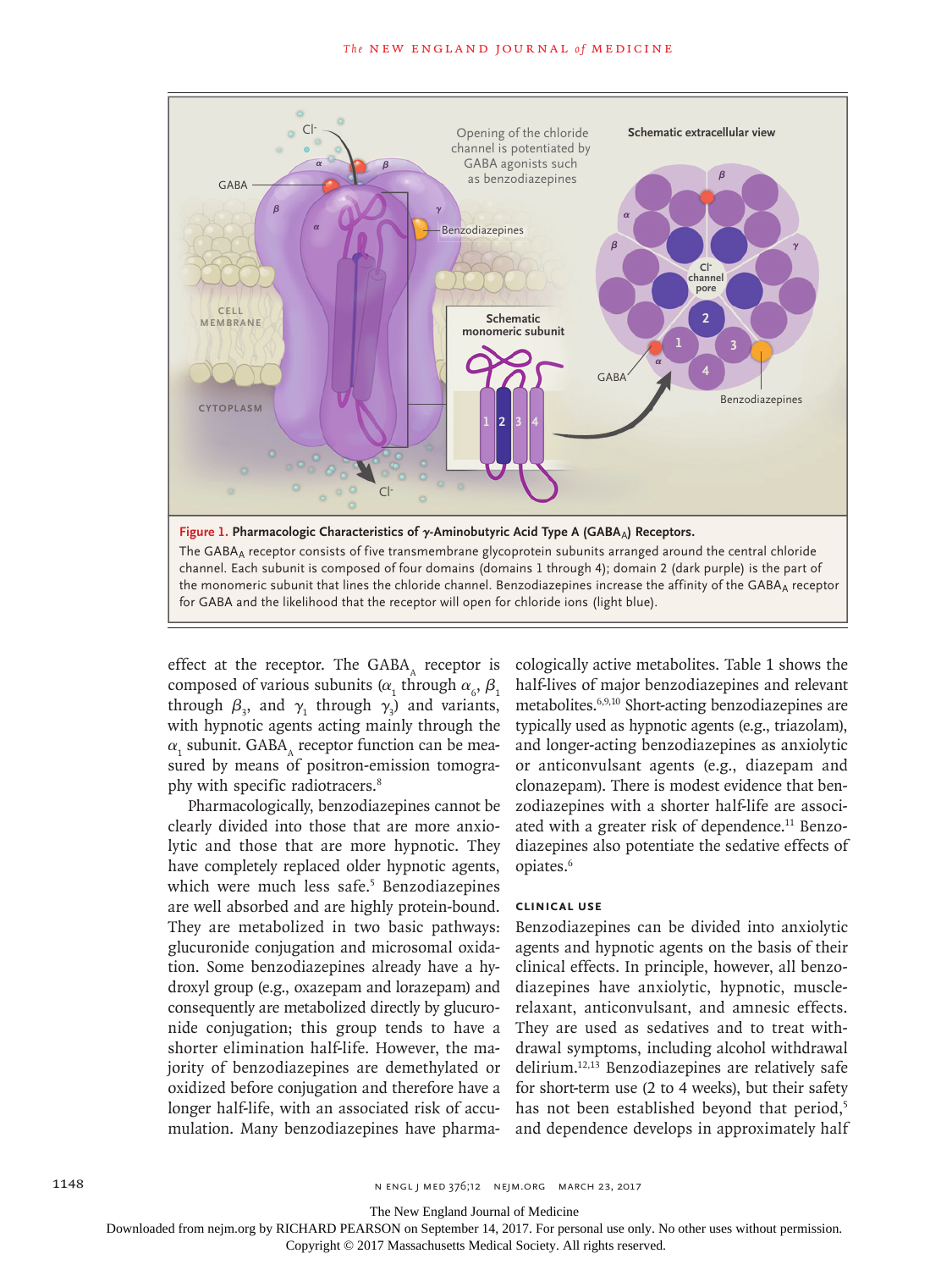of patients who use benzodiazepines for longer than 1 month.<sup>11</sup> The risk of fatal intoxication by the use of a single drug is low.

## **Side Effects**

The main disadvantages and dose-dependent side effects of benzodiazepines are drowsiness, lethargy, fatigue, excessive sedation, stupor, "hangover effects" the next day, disturbances of concentration and attention, development of dependence, symptom rebound (i.e., recurrence of the original disorder, most commonly a sleep disorder) after discontinuation, and hypotonia and ataxia.14-17 Benzodiazepines can seriously impair driving ability and are associated with increased risks of traffic accidents, as well as falls and fractures.18-20

Patients with myasthenia gravis, ataxia, the sleep apnea syndrome, chronic respiratory insufficiency, spinal and cerebellar ataxia, angle-closure glaucoma, or acute CNS-depressant intoxication should not receive treatment with this class of drugs. Paradoxical reactions are not uncommon in older patients (>65 years of age). Psychomotor retardation and cognitive dysfunction (memory loss, lack of concentration, and attention deficits) may occur.<sup>15,21,22</sup> These drugs are not recommended for the treatment of insomnia, agitation, or delirium in the elderly and, if prescribed in this population, should be restricted to short-term use.<sup>23</sup> Their amnestic effects can result in memory gaps, especially at higher doses.<sup>14</sup> An association of long-term benzodiazepine use with brain atrophy and dementia is controversial.<sup>17</sup>

# Benzodiazepine Dependence

## **Neural Correlates**

The ventral tegmental area and nucleus accumbens are parts of the mesolimbic area of the brain; drugs that cause dopamine release in these areas generally have addictive potential. $24,25$ Neural projections to the prefrontal cortex represent important connections in the "addiction network." The landmark studies by Tan et al.<sup>26</sup> showed that benzodiazepines also activate dopaminergic neurons in the ventral tegmental area by modulating GABA, receptors in neighboring interneurons. The special relevance of  $\alpha_{1}$ -containing GABA, receptors in the ventral tegmental area has been noted.<sup>26</sup> This information makes it clear that benzodiazepines act through These drugs enhance the respiratory-depressant

| Benzodiazepines.*                                          |                     |                      |
|------------------------------------------------------------|---------------------|----------------------|
| Benzodiazepine                                             | Substance Half-Life | Metabolite Half-Life |
|                                                            | hours               |                      |
| <b>Hypnotic agents</b>                                     |                     |                      |
| Long half-life: flurazepam                                 | $2 - 3$             | < 100                |
| Intermediate half-life                                     |                     |                      |
| Flunitrazepam                                              | $10 - 30$           | $20 - 30$            |
| Nitrazepam                                                 | $18 - 30$           |                      |
| Short half-life                                            |                     |                      |
| <b>Brotizolam</b>                                          | $3 - 6$             | $3 - 6$              |
| Lormetazepam                                               | $8 - 14$            | $8 - 14$             |
| Temazepam                                                  | $7 - 14$            | $4 - 15$             |
| Very short half-life: triazolam                            | $1.5 - 5$           |                      |
| <b>Anxiolytic agents</b>                                   |                     |                      |
| Long half-life                                             |                     |                      |
| Diazepam                                                   | $24 - 48$           | < 200                |
| Chlordiazepoxide                                           | $6 - 38$            | < 200                |
| Clobazam                                                   | 50                  | 20                   |
| Clorazepate dipotassium                                    | $2 - 2.5$           | < 200                |
| Medazepam                                                  | $2 - 2.5$           | < 200                |
| Prazepam                                                   | $1 - 3$             | $≤200$               |
| Short-to-intermediate half-life<br>with active metabolites |                     |                      |
| Lorazepam                                                  | $\overline{2}$      |                      |
| Oxazepam                                                   | 30                  |                      |
| Alprazolam                                                 | $12 - 15$           | 1                    |
| Bromazepam                                                 | 15                  | 6                    |

**Table 1. Pharmacologic Classification and Half-Lives of Representative** 

 $^\star$  Data on hypnotic agents are from Soyka, $^6$  Benkert and Hippius, $^9$  and Julien, $^{10}$ and data on anxiolytic agents are from Benkert and Hippius.<sup>9</sup> Dashes denote no active metabolite.

mechanisms similar to those of other drugs of abuse.

# **Epidemiologic Features**

The number of benzodiazepine prescriptions in the United States increased substantially from 1996 to 2013.27 Deaths from overdose also increased, by a factor of more than 4 (from 0.58 to 3.07 deaths per  $100,000$  adults),<sup>27</sup> with a plateau after 2010, but nearly all the deaths involved the use of other substances in addition to benzodiazepines. Of patients receiving opioid maintenance therapy, approximately 46 to 71% use benzodiazepines<sup>28,29</sup> (44% of German patients<sup>30</sup>).

The New England Journal of Medicine

Downloaded from nejm.org by RICHARD PEARSON on September 14, 2017. For personal use only. No other uses without permission.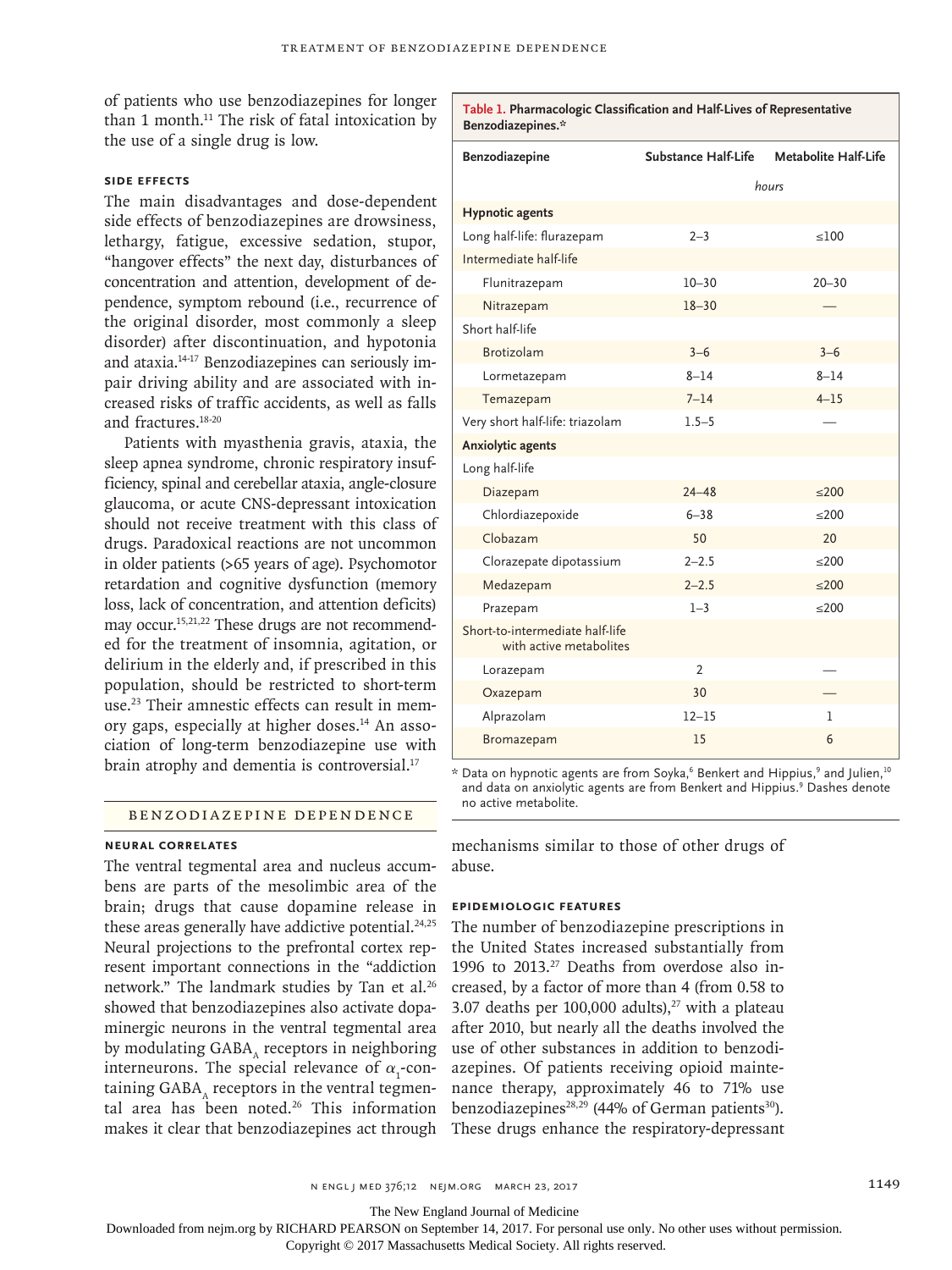effects of opioids. On August 31, 2016, the Food and Drug Administration issued a drug-safety communication about serious risks, including death, when opioid pain or cough medicines are combined with benzodiazepines. The safety announcement warned that "health care professionals should limit prescribing opioid pain medicines with benzodiazepines . . . only to patients for whom alternative treatment options are inadequate."31

In contrast to the prescribing pattern in the United States, the prescription of benzodiazepines in Europe has decreased substantially over the past few years. Nevertheless, benzodiazepines are still among the most frequently used psychopharmaceuticals worldwide. Long-term use is not synonymous with dependence. Recent data show that 35.8% of patients with new benzodiazepine prescriptions continue to use the drug after 3 months, with 15.2% using it for 1 year, and 4.9% for 8 years; 3% of the general population uses benzodiazepines for the long term.<sup>32</sup> There is no standard definition of long-term use, but the most common definition is 6 to 12 months.<sup>33</sup> The risk of dependence on benzodiazepines or so-called z-drugs (nonbenzodiazepine drugs that have effects that are similar to those of benzodiazepines and most of which have generic names that start with the letter *z* [e.g., zolpidem, zopiclone, and zaleplon]) is significantly associated with a history of mental illness and with a large quantity of drugs taken.<sup>34</sup> The use of z-drugs has increased in Germany during the past 20 years, which is thought to have compensated in part for the decrease in benzodiazepine use.35

According to an epidemiologic study,  $36$  2.3 million people in Germany are dependent on medications; on the basis of DSM-IV criteria, the estimated overall prevalence of sedative abuse is 0.8% (among both men and women), and the prevalence of dependence is 1.4% among men and 1.3% among women. Benzodiazepine use tends to increase significantly with age.<sup>37,38</sup> Petitjean et al.<sup>38</sup> reported that in Switzerland, 14.5% of patients were given benzodiazepines for more than 12 months. Neutel<sup>39</sup> found misuse of these drugs in 4.1% of the Canadian population. In the United States, Huang et al.<sup>40</sup> reported an abuse rate of 1.1% for sedatives and 1.0% for tranquilizers from this drug family.

A retrospective study of 2008 data in the United States showed that 5.2% of persons between the ages of 18 and 80 years used benzodiazepines, as did 8.7% of those between the ages of 65 and 80 years.<sup>37</sup> Women used benzodiazepines twice as frequently as men did. Longterm use was shown in a quarter of the sample. Moore et al.<sup>41</sup> recommend stricter controls and suggest that benzodiazepines should be prescribed only by psychiatrists, who give fewer long-term prescriptions than other physicians; however, the issue is controversial. There is a striking discrepancy between the high prevalence of benzodiazepine dependence and the very low treatment rates, especially in addiction service centers.42

#### **Clinical Features**

In a study reported in 1961, Hollister et al. switched mentally healthy persons from chlordiazepoxide (300 to 600 mg) to placebo and found that sudden withdrawal resulted in seizures, delirium, and psychosis.<sup>43</sup> A special characteristic of benzodiazepines is that physical and mental dependence can develop in the absence of tolerance (low-dose dependence). Typical behavioral features of benzodiazepine dependence include doctor-shopping (i.e., seeking prescriptions from several different providers), obtaining prescriptions from different pharmacies, and overlapping prescriptions (Table 2).<sup>6,44-46</sup> A recent study showed that clinical correlates of long-term benzodiazepine use are older age (>65 years), prescription by a psychiatrist, regular use, use of a high dose, and concomitant prescription of psychotropic drugs.44

#### **Withdrawal Symptoms**

Symptoms of withdrawal after long-term benzodiazepine use usually develop faster with shorteracting agents (within 2 to 3 days) than with longer-acting agents (within 5 to 10 days). Most withdrawal symptoms are associated with a state of brain hyperexcitability and can be divided into physical, psychological, and sensory symptoms. The mildest form of withdrawal is symptom rebound and is particularly common with withdrawal from benzodiazepines that are used for sleep disorders. The most common physical symptoms of withdrawal are muscle tension, weakness, spasms, pain, influenza-like symptoms (e.g., sweating and shivering), and "pins and needles." The most common psychological withdrawal symptoms are anxiety and panic disorders, rest-

The New England Journal of Medicine

Downloaded from nejm.org by RICHARD PEARSON on September 14, 2017. For personal use only. No other uses without permission.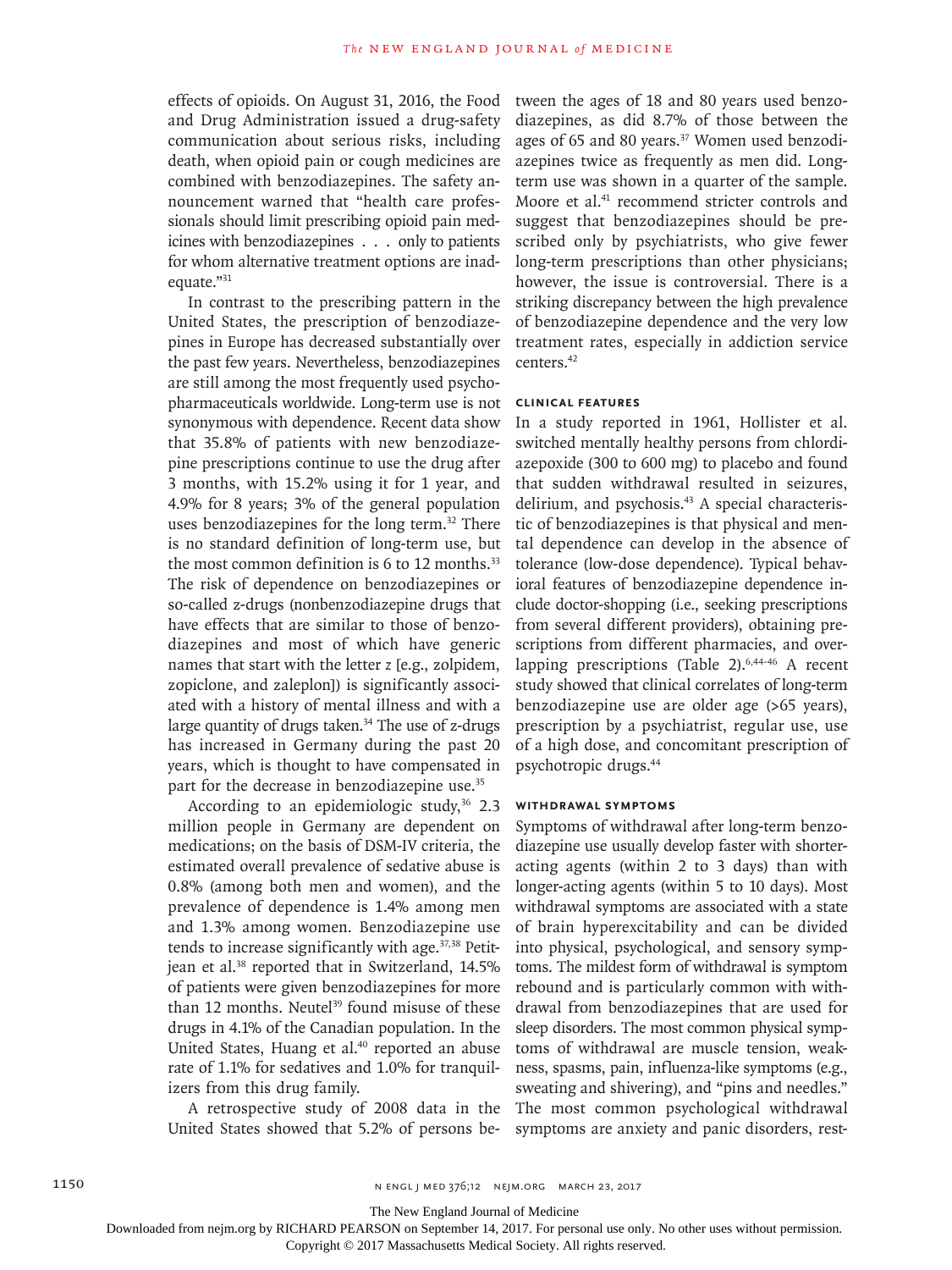| Table 2. Behavioral Correlates of Benzodiazepine Dependence.*                                                                                                                                                                                         |
|-------------------------------------------------------------------------------------------------------------------------------------------------------------------------------------------------------------------------------------------------------|
| People who have become dependent on therapeutic doses of benzodiazepines usually have several of the following<br>characteristics:                                                                                                                    |
| They have taken benzodiazepines in prescribed "therapeutic" (usually low) doses for months or years.                                                                                                                                                  |
| They have gradually come to "need" benzodiazepines to carry out normal, day-to-day activities.                                                                                                                                                        |
| They have continued to take benzodiazepines even though the original indication for the prescription has disappeared.                                                                                                                                 |
| Because of withdrawal symptoms, they have difficulty stopping use of the drug or reducing the dose.                                                                                                                                                   |
| Those taking short-acting benzodiazepines have anxiety between doses or a craving for the next dose.                                                                                                                                                  |
| They contact their doctor regularly to obtain repeat prescriptions.                                                                                                                                                                                   |
| They become anxious if the next prescription is not readily available; they may carry their tablets around with them and<br>may take an extra dose before an event that is anticipated to be stressful or before spending the night in a strange bed. |
| They may have increased the dosage since the original prescription.                                                                                                                                                                                   |
| They may have anxiety symptoms, panic attacks, agoraphobia, insomnia, depression, or increasing physical symptoms,<br>despite continuing to take benzodiazepines.                                                                                     |
| Doctor-shopping, emergency visits, and lost prescriptions are common.                                                                                                                                                                                 |
| They use private prescriptions rather than those for which the cost would be reimbursed by health insurance.                                                                                                                                          |
| They take hypnotic agents during the day.                                                                                                                                                                                                             |
| * Data are from Soyka, <sup>6</sup> Ashton, <sup>45</sup> and Soyka et al. <sup>46</sup>                                                                                                                                                              |

lessness and agitation, depression and mood swings, psychovegetative symptoms (e.g., tremor), reduced concentration, and sleep disturbances and nightmares.6,45-49 Appetite loss, tachycardia, blurred vision, and dry mouth may also be present, as may tinnitus, drowsiness, or derealization (a feeling that one's surroundings are not real). Disorders of perception are relatively common and range from hyperacusis to photophobia to dysesthesia; these symptoms are not pathognomonic but are characteristic of benzodiazepine withdrawal. Seizures are quite common, especially if the agent is discontinued abruptly. Severe withdrawal symptoms include paranoid thoughts, hallucinations, depersonalization, and withdrawal delirium. Tables 3 and 4 provide an overview of withdrawal symptoms.6,45,47,49

## **TREATMENT**

#### **Treatment of Withdrawal Symptoms**

Numerous studies and a Cochrane review have examined treatment of withdrawal.<sup>50-52</sup> The overall consensus is that benzodiazepines should be discontinued gradually over a period of several weeks (e.g., 4 to 6 weeks or more for diazepam doses >30 mg per day), to prevent seizures and avoid severe withdrawal symptoms. The withdrawal rate is often determined by a person's capacity to tolerate symptoms.<sup>53</sup> Recommendations range from reducing the initial benzodiazepine dose by 50% every week or so<sup>6</sup> to reducing the daily dose by between 10% and 25% every 2 weeks.53 A period of 4 to 6 or 4 to 8 weeks is suitable for withdrawal for most patients. If possible, prolonged reductions over a period of many months should be avoided in order to prevent the withdrawal treatment from becoming the patient's "morbid focus."15

Whether switching to a long-acting agent such as diazepam has fundamental advantages is unclear, $45$  as is the question of whether hospital admission is required for a "blind reduction" (i.e., the patient is not told the exact dose). The use of several benzodiazepines should be converted to the use of one, preferably diazepam. Withdrawal from short-acting benzodiazepines is associated with higher dropout rates than withdrawal from longer-acting agents,<sup>6,51</sup> but switching from a drug with a short half-life to one with a longer half-life is not associated with a better outcome.6,51 A relatively fixed withdrawal schedule with a precise duration of withdrawal treatment is recommended. Withdrawal is sometimes successful on an outpatient basis, but patients should be hospitalized for withdrawal from very high doses (a dose equivalent to ≥100 mg of diazepam daily).

The New England Journal of Medicine

Downloaded from nejm.org by RICHARD PEARSON on September 14, 2017. For personal use only. No other uses without permission.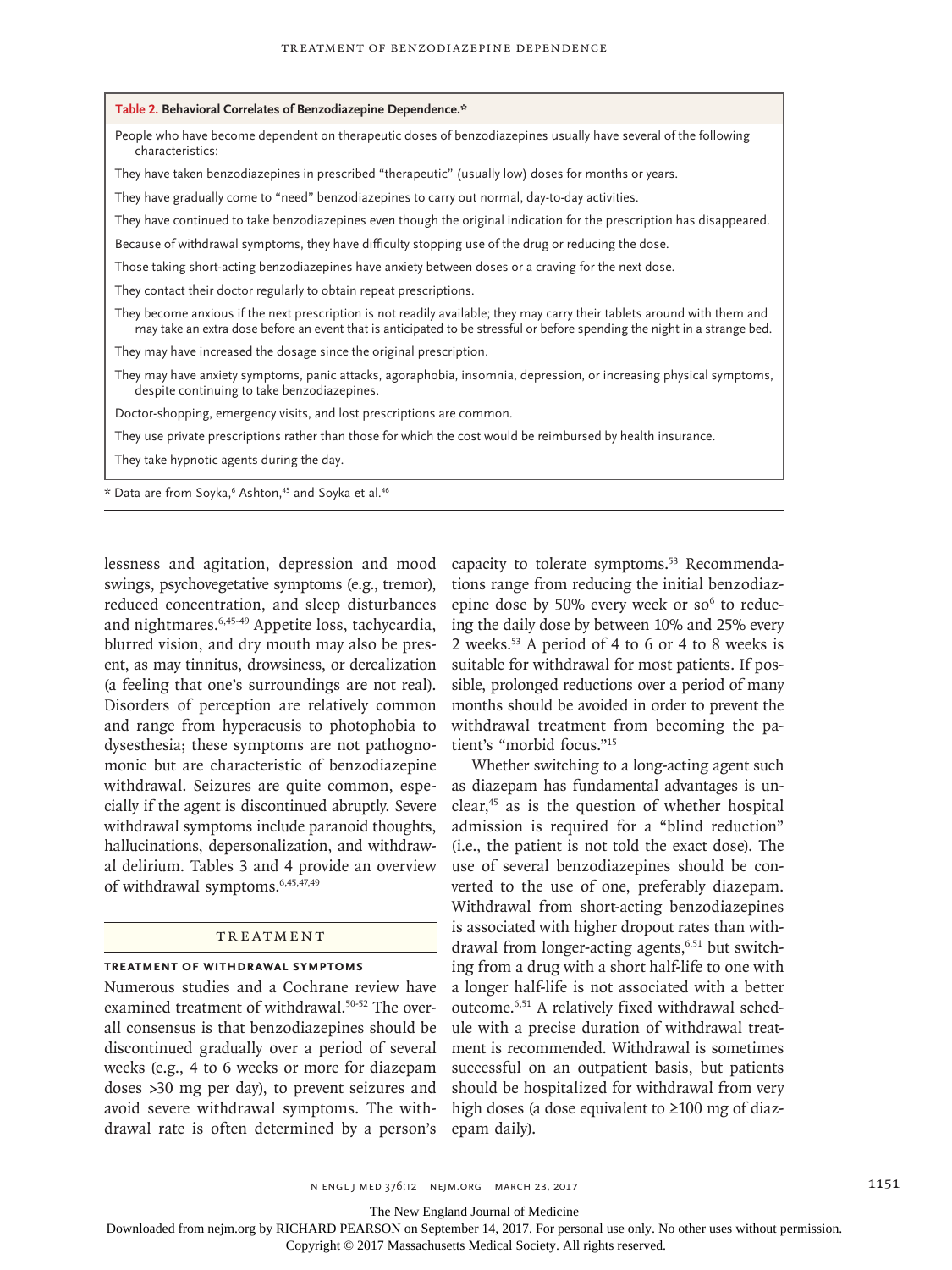| Table 3. Clinical Symptoms and Complications of<br>Benzodiazepine Withdrawal.* |  |  |
|--------------------------------------------------------------------------------|--|--|
| Psychopathologic symptoms                                                      |  |  |
| Increased anxiety                                                              |  |  |
| Nervousness                                                                    |  |  |
| Sleep disorders                                                                |  |  |
| Inner restlessness                                                             |  |  |
| Depressive symptoms                                                            |  |  |
| Irritability                                                                   |  |  |
| Psychosis-like conditions, delirium                                            |  |  |
| Depersonalization and derealization                                            |  |  |
| Confusion                                                                      |  |  |
| Vegetative symptoms                                                            |  |  |
| Trembling                                                                      |  |  |
| Sweating                                                                       |  |  |
| Nausea and vomiting                                                            |  |  |
| Motor agitation                                                                |  |  |
| Dyspnea                                                                        |  |  |
| Increased heart rate                                                           |  |  |
| Elevated blood pressure                                                        |  |  |
| Headaches                                                                      |  |  |
| Muscle tension                                                                 |  |  |
| Neurologic and physical complications                                          |  |  |
| Increased risk of seizures                                                     |  |  |
| Impairment of voluntary movements                                              |  |  |
| Cognitive impairments                                                          |  |  |
| Impairment of memory                                                           |  |  |
| Pronounced perceptual impairments                                              |  |  |
| Hyperacusis                                                                    |  |  |
| Photophobia                                                                    |  |  |
| Hypersomnia                                                                    |  |  |
| Dysesthesia, kinesthetic disorders, muscle twitching<br>and fasciculations     |  |  |

\* Data are from Soyka,6 Ashton,45 Lader and Kyriacou,47 and Soyka and Batra.<sup>49</sup>

In patients receiving opioid maintenance therapy, the dose of the opioid (e.g., methadone) should be kept stable throughout the benzodiazepine-reduction period and high enough to prevent symptoms of opioid withdrawal.<sup>29</sup> In cases of very high methadone doses (>150 mg per day) and frequent intoxicated presentations, the dose may be decreased.29 The partial opioid agonist buprenorphine may carry a lower risk of benzodiazepine-related overdose than a full agonist (e.g., methadone).29,54 Concurrent opioid detoxification is not recommended.53 For some patients with concomitant benzodiazepine (or alcohol) use, the opioid is underdosed, and the opioid dose should be adjusted in these patients to relieve them from opioid-withdrawal symptoms.

Concomitant psychopharmacotherapy for benzodiazepine withdrawal is symptom-oriented and pragmatic. No medication is approved for the treatment of benzodiazepine-use disorders, and only a handful of relevant studies have been published. In patients with a coexisting psychiatric disorder (depression, anxiety, or schizophrenia), integrative therapy programs addressing both the underlying psychiatric condition and the benzodiazepine use are recommended.<sup>6</sup>

Only a few evidence-based treatment recommendations for pharmacotherapy are available.<sup>15,51</sup> Symptomatic treatment includes antidepressant agents for depression and sleep problems, as well as mood stabilizers, especially carbamazepine (200 mg twice per day), although empirical evidence for these approaches is limited.5,47,51 Alternatives are nonbenzodiazepine anxiolytic agents, pregabalin, gabapentin, and beta-blockers<sup>6,55</sup>; nonbenzodiazepine hypnotic agents are additional options. The abuse potential of GABAergic compounds such as pregabalin must be kept in mind.<sup>6</sup> In the case of a chronic sleep disorder, recommended medications include such antidepressants as trazodone (at a dose of 25 to 150 mg per day), doxepin (10 to 150 mg per day), mirtazapine (7.5 to 30 mg per day), and trimipramine (10 to 150 mg per day), which should be given 1 to 3 hours before bedtime. These agents act mainly by antagonism at the histamine H<sub>1</sub> receptor and in part by anticholinergic actions and have no apparent abuse potential.<sup>48</sup> Alternatives are antihistaminergic agents, most of which are over-the-counter medications and include diphenhydramine (25 to 50 mg per day), doxylamine (25 to 50 mg per day), hydroxyzine (37.5 to 75 mg per day), and promethazine (25 to 200 mg per day).48 Antidepressants that act primarily through serotonin-reuptake inhibition may be more suitable for patients with anxiety disorders. There is very modest evidence that melatonin improves sleep during benzodiazepine withdrawal, but its use remains largely experimental, 47,56,57 as does the use of a slow subcutaneous infusion of the benzodiazepine antagonist flumazenil.<sup>58</sup> However, flumazenil use carries substantial med-

The New England Journal of Medicine

Downloaded from nejm.org by RICHARD PEARSON on September 14, 2017. For personal use only. No other uses without permission.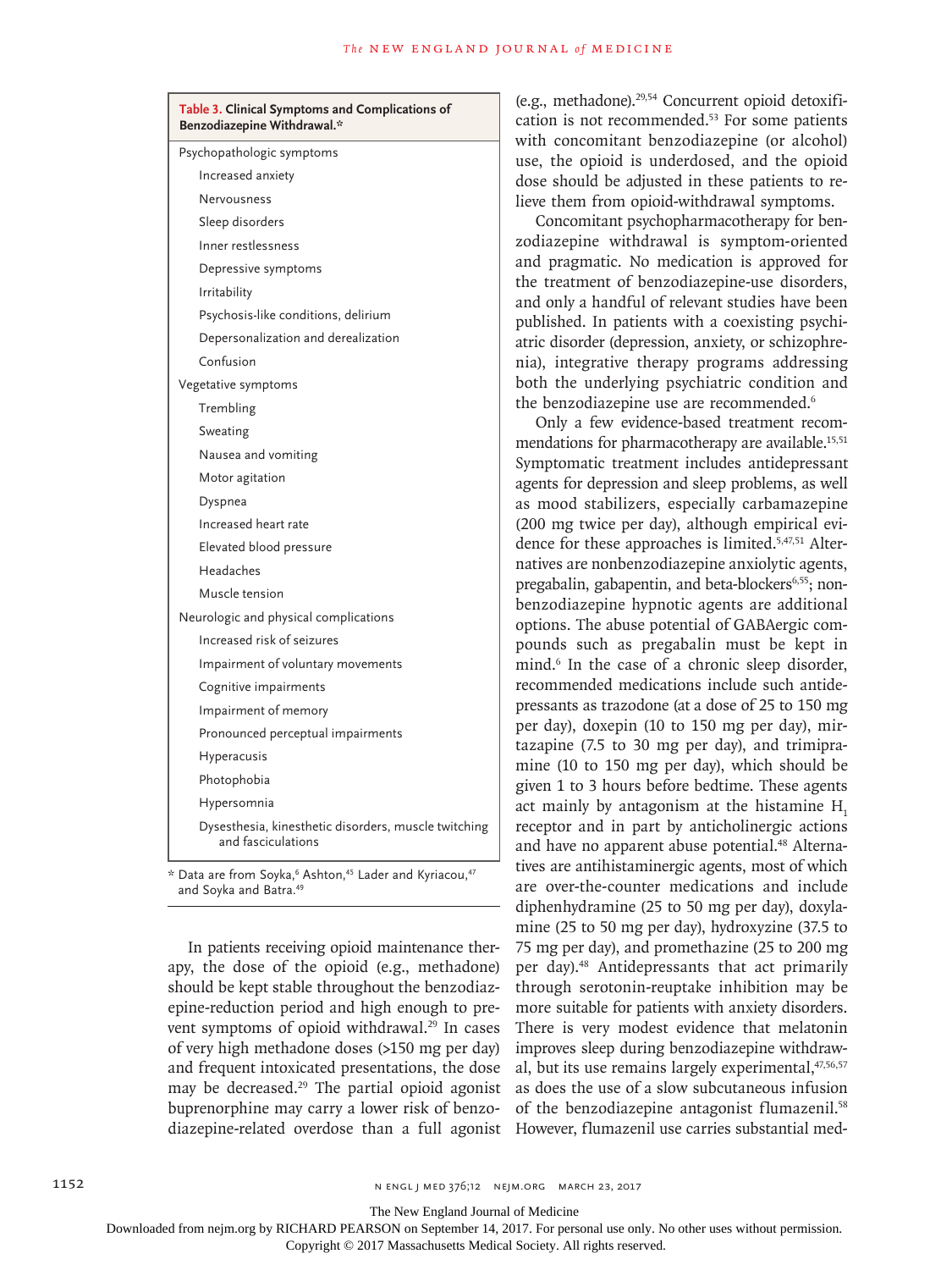| Table 4. Differential Diagnosis of Severe Benzodiazepine<br>Withdrawal Syndromes or Intoxication.* |  |  |  |
|----------------------------------------------------------------------------------------------------|--|--|--|
| Alcohol, drug intoxication                                                                         |  |  |  |
| Intoxication from other psychotropic substances (poly-<br>drug use)                                |  |  |  |
| Hypoglycemia                                                                                       |  |  |  |
| Epilepsy                                                                                           |  |  |  |
| Cerebral hemorrhage                                                                                |  |  |  |
| Cerebral infarction or brain injury                                                                |  |  |  |
| Myocardial infarction                                                                              |  |  |  |
| Metabolic disturbances (e.g., thyroid disorder)                                                    |  |  |  |
| Psychosis, mania, or bipolar disorder                                                              |  |  |  |
| Alcohol-withdrawal delirium                                                                        |  |  |  |
| Delirium in the elderly or in people with serious medical<br>conditions                            |  |  |  |
| Agitation associated with psychopathy                                                              |  |  |  |

\* Data are from Soyka,6 Ashton,45 Lader and Kyriacou,47 and Soyka and Batra.<sup>49</sup>

ical risks (e.g., seizures and psychoses).<sup>47</sup> A kind of "benzodiazepine substitution" with slow-onset, long-acting benzodiazepines has also been discussed,59 but clinical evidence supporting its use is lacking.

## **Psychotherapy for Benzodiazepine Dependence**

Minimal, brief interventions in primary care (provision of simple advice and informational leaflets) can facilitate an initial reduction in benzodiazepine use. $60,61$  A form of psychoeducation (i.e., provision of information on the effects and risks of long-term benzodiazepine use and possible alternatives) is often the initial step in treatment<sup>60</sup> but should be accompanied by other psychosocial interventions. Psychotherapeutic interventions for long-term benzodiazepine use have three goals: facilitate the withdrawal itself, facilitate further abstinence, and treat the underlying disorder.<sup>15</sup>

A number of evidence-based treatments are available for substance use in general.3,6,62 For example, techniques based on the transtheoretical model of Prochaska and Velicer,<sup>63</sup> such as motivational interviewing,<sup>64</sup> aim to induce behavioral changes by helping patients to balance and reconsider the advantages and disadvantages of drug use and motivating them to discontinue use. Higher self-efficacy expectations and a stronger in reducing benzodiazepine use over a short

belief in the ability to quit are associated with a better outcome.<sup>60</sup> However, little evidence is available for psychosocial interventions in people with both severe illness and substance misuse.<sup>65</sup> and only a few experimental studies have investigated the efficacy of various therapies for prescription-drug dependence.<sup>66,67</sup>

Cognitive behavioral therapy plays a strong role in treating benzodiazepine dependence.15 This therapeutic approach encompasses a number of techniques and combines elements of learning and behavioral theory. Cognitive behavioral therapy supports direct changes, addresses psychosocial stress factors, and provides training in coping and social skills and in the management of risk situations for benzodiazepine use (relapse prevention). The therapeutic components include social-competence training, relaxation techniques, training to overcome anxiety, and other behavioral-therapy approaches. These components focus on the reasons for and experiences with medication use and how to deal with risk situations and anxiety about meeting expectations and may also address pathogenic relationship patterns and unresolved mental conflicts. Cognitive behavioral therapy is the most widely used treatment for benzodiazepine dependence, 68 although a randomized, controlled trial showed that a 15-month period for tapering off benzodiazepines under controlled conditions without psychotherapy was superior to usual care alone or in combination with cognitive behavioral therapy.67 In this study, short-term abstinence rates were 29 to 36%, but the 10-year abstinence rate was 59%.<sup>69</sup>

Most meta-analyses of psychotherapy for substance-use disorders focus on alcohol or "illegal" drugs.70 Psychological interventions with stepwise withdrawal are more effective than standard treatment (routine care), $71$  and short-term interventions performed by a family physician are helpful.<sup>61</sup> A recent Cochrane analysis of psychosocial interventions for benzodiazepine use and dependence included 25 studies involving a total of 1666 people.<sup>50</sup> Two analyses were performed: one assessed the effectiveness of cognitive behavioral therapy plus benzodiazepine tapering versus tapering alone, and the other examined motivational interviewing versus treatment as usual. In brief, the analyses showed that cognitive behavioral therapy plus tapering is effective

The New England Journal of Medicine

Downloaded from nejm.org by RICHARD PEARSON on September 14, 2017. For personal use only. No other uses without permission.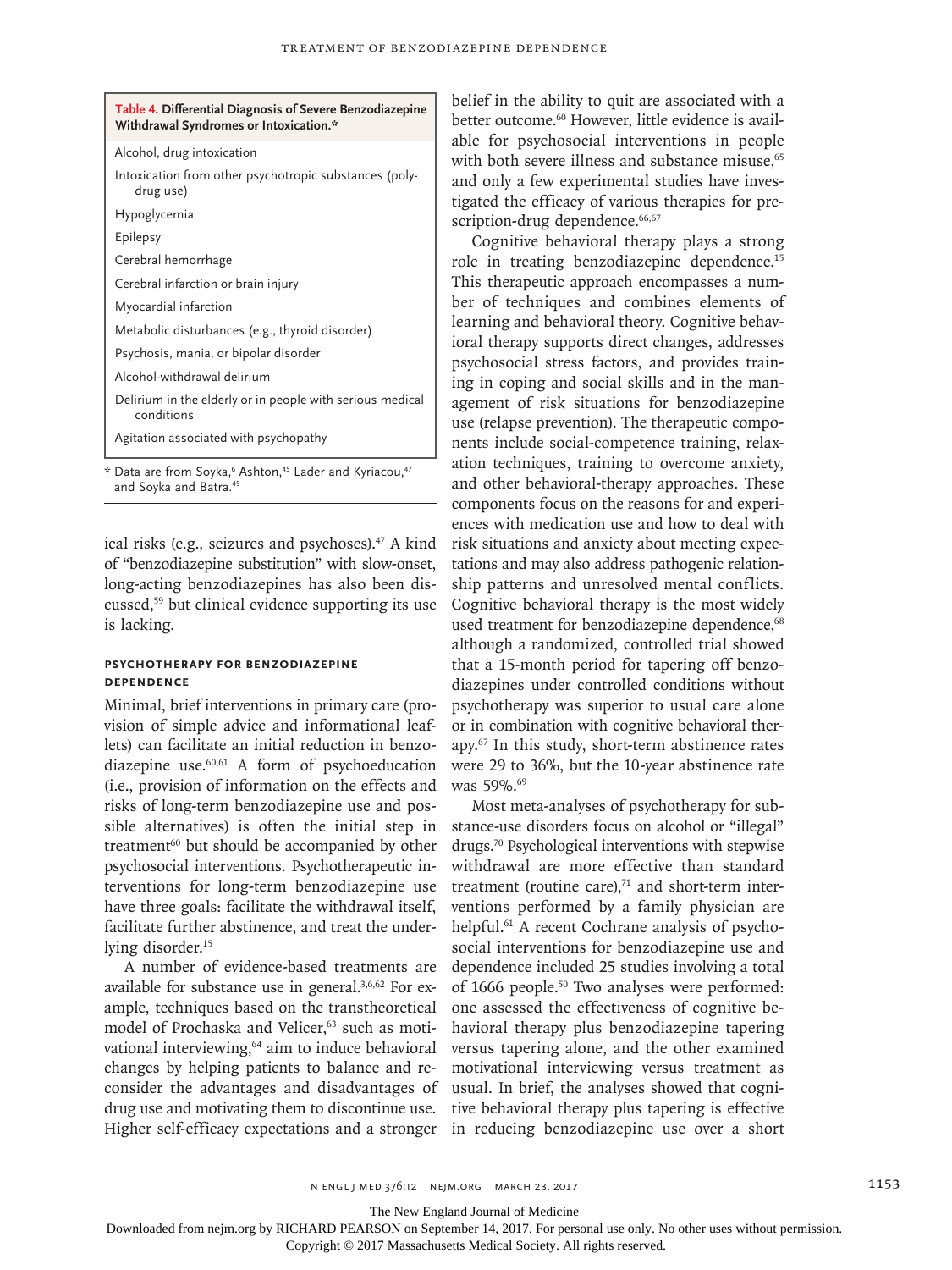(3-month) period but not at 6 months or later and that there is insufficient evidence to support the use of motivational interviewing to reduce benzodiazepine use.

In general, the prognosis for patients who undergo withdrawal treatment for benzodiazepine dependence is fairly good.<sup>6</sup> However, additional therapeutic approaches may be necessary, depending on whether there is underlying mental illness.49 Motivational techniques are particularly useful during inpatient withdrawal treatment, whereas individual or group psychotherapeutic techniques are more useful during outpatient withdrawal treatment (e.g., for low-dose dependence). Other interventions include self-control training, cue exposure focusing on settings that may induce a craving for benzodiazepines, marital and family therapy, and less frequently, psychodynamically oriented treatments that focus on underlying conflicts and deficits in ego and personality development. Twelve-step treatments are frequently used in the United States, but they are less common in other parts of the world and are rarely used for benzodiazepine dependence.

Many treatments are eclectic, combining elements from various therapeutic approaches. Removal of self-medication as a rationalization for benzodiazepine use is of great relevance, especially for patients with a coexisting psychiatric disorder, such as anxiety disorder.<sup>72</sup> More psychodynamically and psychoanalytically oriented therapies interpret medication dependence as a failed attempt at self-healing. These therapies address frustration, poor problem-solving strategies, and failure to tolerate negative emotions, all of which generally play a large role in drug dependence. Systemic therapies focus on the patient as the symptom carrier in a disturbed or dysfunctional family system and view addiction behavior as an attempt to regulate or control relationships. Psychoeducation includes provision of information on the effects and side effects of medications. In addition, self-control techniques are offered.

Nonpharmacologic interventions, especially stimulus control and sleep restriction, and to a lesser extent, sleep-hygiene education (which teaches patients to maintain a regular wake-andsleep pattern, relax regularly during the week, and avoid stimulants and large meals before bedtime, among other things), are effective for insomnia in general.<sup>73</sup> They can also be used for sleep disorders associated with benzodiazepine withdrawal. One study showed that interventions such as sleep assessment, basic sleep hygiene (going to bed at the same time every night and avoiding naps), stimulus control (a quiet, comfortable bedroom, with no television viewing in bed and no lights), behavioral therapies such as sleep-restriction procedures (which force the patient's available sleep time into a fixed window), relaxation techniques such as progressive muscle relaxation, and cognitive treatments were effective for insomnia during long-term hypnoticdrug use, with results persisting for more than 1 year. $74$ 

#### PREVENTION OF DEPENDENCE

A recent systematic review of patients' experiences with and perceptions of benzodiazepine use and use of other hypnotic agents identified themes of relevance for safer prescribing of these drugs, including the effects of insomnia and failed self-care strategies, among others.<sup>75</sup>

Treatments lasting 2 to 3 months or more and marked dose increases should be avoided. In some patients, especially those with sleep disorders, intervals of treatment rather than continuous treatment may be advisable. Careful evaluation and reevaluation of the indication for treatment, adherence to dosing, avoidance of multiple prescriptions, and timely discontinuation of treatment (usually within 4 to 6 weeks) are essential. High-risk groups include persons who are alcohol- and drug-dependent, are chronically ill (particularly those with pain syndromes), or have chronic sleep disorders, personality disorders, or dysthymia. A critical issue is avoiding long-term prescriptions for older patients in the absence of a clear target symptom.

# CONCLUSIONS FOR CLINICAL PRACTICE

There are clear and evidence-based treatment standards for medication withdrawal in benzodiazepine-dependent patients, even though they are a heterogeneous group. Table 5 presents a brief synopsis of treatment standards. In psychotherapy, good evidence exists for cognitive behavioral therapy and motivational approaches and for providing information and psychoeduca-

The New England Journal of Medicine

Downloaded from nejm.org by RICHARD PEARSON on September 14, 2017. For personal use only. No other uses without permission.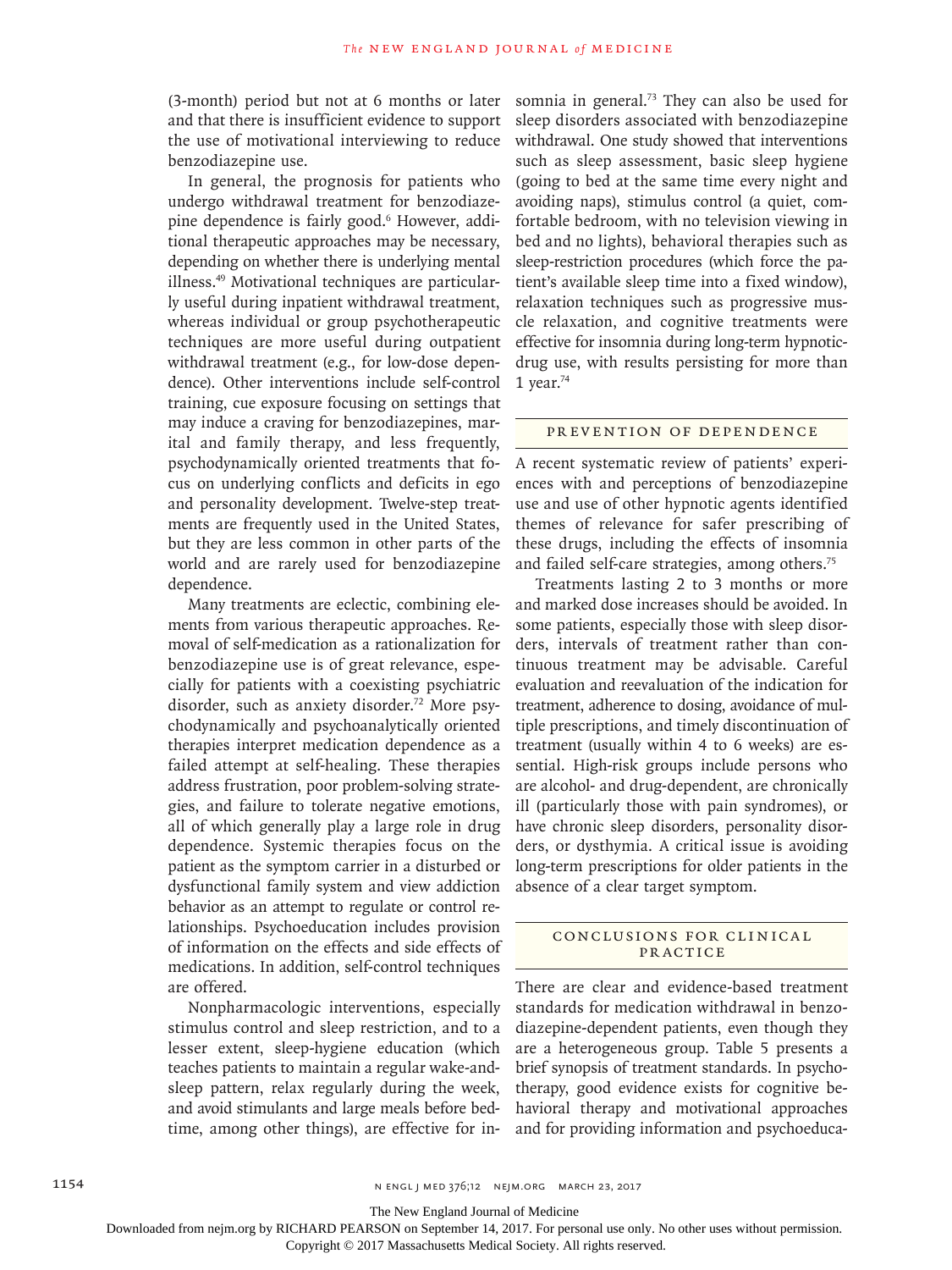| Table 5. Management of Benzodiazepine (BZD) Withdrawal. |                                                                                                                                                      |                                                                                    |  |  |
|---------------------------------------------------------|------------------------------------------------------------------------------------------------------------------------------------------------------|------------------------------------------------------------------------------------|--|--|
| <b>Situation</b>                                        | <b>Treatment Approach</b>                                                                                                                            | Level of Evidence                                                                  |  |  |
| Approach to BZD dependence in general                   | Gradual withdrawal over a period of several<br>weeks or months                                                                                       | High                                                                               |  |  |
| Use of several BZDs or sedatives                        | Switch to use of only one BZD for detoxification<br>(diazepam)                                                                                       | Good                                                                               |  |  |
| Choice of BZD for detoxification                        | Switch to a long-acting BZD (diazepam)                                                                                                               | Low                                                                                |  |  |
| oid maintenance therapy                                 | BZD withdrawal in a patient receiving opi- Adjustment of opioid dose to prevent opioid<br>withdrawal; switch to a partial agonist<br>(buprenorphine) | Good for adjustment of opioid dose; moderate<br>for switch to partial agonist      |  |  |
| Concomitant pharmacotherapy for BZD<br>withdrawal       | Carbamazepine, 200 mg twice a day                                                                                                                    | Moderate                                                                           |  |  |
| Sleep disorders                                         | Antidepressants, antihistaminergic drugs, mela-<br>tonin; improved sleep hygiene, sleep restric-<br>tion, relaxation techniques                      | Moderate                                                                           |  |  |
| Other drugs for treatment of withdrawal<br>symptoms     | Pregabalin, gabapentin, beta-blockers; flumazenil                                                                                                    | Low for pregabalin, gabapentin, and beta-<br>blockers; experimental for flumazenil |  |  |
| Psychotherapy                                           | Cognitive behavioral therapy and other approaches                                                                                                    | Good                                                                               |  |  |

tion. The prognosis with standard treatment is often fairly good. At the same time, from a clinical perspective, one does not have to attempt benzodiazepine withdrawal in every case. For patients without any motivation for withdrawal and those with a severe depressive episode or other major mental disorder, stabilization may be warranted before initiating withdrawal treatment. If patients have severe psychopathological symptoms, one can refrain from attempting withdrawal, given that the process often lasts for weeks and is sometimes distressing for the patient and the physician. Also, withdrawal can be difficult to achieve in some elderly persons

with long-term, low-dose dependence on hypnotic agents. If complete discontinuation of benzodiazepines is unlikely, one can attempt to reduce the dose as a harm-reduction strategy. Additional studies on adequate pharmacotherapy during and after benzodiazepine withdrawal and more evidence-based strategies clearly are required.

Dr. Soyka reports receiving consulting fees from Lundbeck, Indivior, and Novartis Pharmaceuticals, lecture fees from Mepha Pharma, Lundbeck, and Indivior, and travel support from Lundbeck. No other potential conflict of interest relevant to this article was reported.

Disclosure forms provided by the author are available with the full text of this article at NEJM.org.

I thank Jacquie Klesing, E.L.S., for editing assistance with an earlier version of the manuscript.

#### **References**

**1.** Diagnostic and statistical manual of mental disorders, 4th ed. Washington, DC: American Psychiatric Association, 1994.

**2.** The ICD-10 classification of mental and behavioral disorders: clinical descriptions and diagnostic guidelines. Geneva: World Health Organization, 1992.

**3.** Berglund M, Thelander S, Jonsson E. Treating alcohol and drug abuse: an evidence based review. Weinheim, Germany: Wiley–VCH Verlag, 2003.

**4.** Diagnostic and statistical manual of mental disorders, 5th ed. Arlington, VA: American Psychiatric Association, 2013.

**5.** Lader M. Benzodiazepines revisited — will we ever learn? Addiction 2011;106: 2086-109.

**6.** Soyka M. Medikamentenabhängigkeit. Stuttgart, Germany: Schattauer, 2015.

**7.** Schofield PR, Darlison MG, Fujita N, et al. Sequence and functional expression of the GABA A receptor shows a ligandgated receptor super-family. Nature 1987; 328:221-7.

**8.** Frankle WG, Cho RY, Prasad KM, et al. In vivo measurement of GABA transmission in healthy subjects and schizophrenia patients. Am J Psychiatry 2015;172: 1148-59.

**9.** Benkert O, Hippius H. Kompendium der Psychiatrischen Pharmakotherapie. 9th ed. Berlin: Springer, 2013.

**10.** Julien RM. Drogen und Psychopharmaka. Heidelberg, Germany: Spektrum, 1997.

**11.** de las Cuevas C, Sanz E, de la Fuente J. Benzodiazepines: more "behavioural" addiction than dependence. Psychopharmacology (Berl) 2003;167:297-303.

**12.** Amato L, Minozzi S, Vecchi S, Davoli M. Benzodiazepines for alcohol withdrawal. Cochrane Database Syst Rev 2010;3: CD005063.

**13.** Baldwin DS, Aitchison K, Bateson A, et al. Benzodiazepines: risks and benefits — a reconsideration. J Psychopharmacol 2013;27:967-71.

**14.** Buffett-Jerrott SE, Stewart SH. Cognitive and sedative effects of benzodiazepine use. Curr Pharm Des 2002;8:45-58.

**15.** Lader M, Tylee A, Donoghue J. Withdrawing benzodiazepines in primary care. CNS Drugs 2009;23:19-34.

**16.** Mura T, Proust-Lima C, Akbaraly T, et al. Chronic use of benzodiazepines and latent cognitive decline in the elderly: results from the Three-City Study. Eur Neuropsychopharmacol 2013;23:212-23. **17.** Pariente A, de Gage SB, Moore N,

n engl j med 376;12 nejm.org March 23, 2017 1155

The New England Journal of Medicine

Downloaded from nejm.org by RICHARD PEARSON on September 14, 2017. For personal use only. No other uses without permission.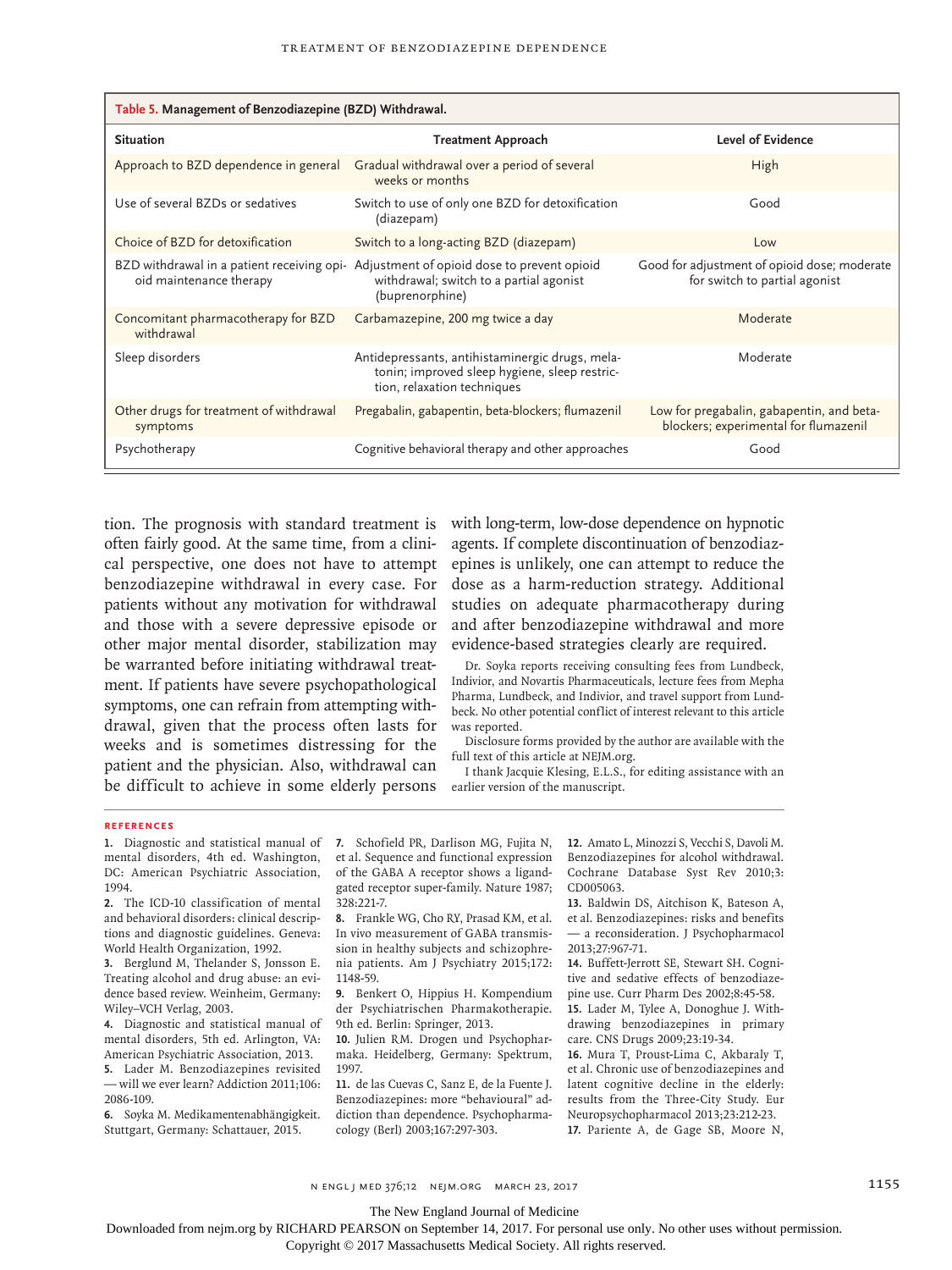Bégaud B. The benzodiazepine-dementia disorders link: current state of knowledge. CNS Drugs 2016;30:1-7.

**18.** Gustavsen I, Bramness JG, Skurtveit S, Engeland A, Neutel I, Mørland J. Road traffic accident risk related to prescriptions of the hypnotics zopiclone, zolpidem, flunitrazepam and nitrazepam. Sleep Med 2008;9:818-22.

**19.** Smink BE, Egberts AC, Lusthof KJ, Uges DR, de Gier JJ. The relationship between benzodiazepine use and traffic accidents: a systematic literature review. CNS Drugs 2010;24:639-53.

**20.** Wagner AK, Zhang F, Soumerai SB, et al. Benzodiazepine use and hip fractures in the elderly: who is at greatest risk? Arch Intern Med 2004;164:1567-72.

**21.** Koyama A, Steinman M, Ensrud K, Hillier TA, Yaffe K. Ten-year trajectory of potentially inappropriate medications in very old women: importance of cognitive status. J Am Geriatr Soc 2013;61:258-63. **22.** Pisani MA, Murphy TE, Araujo KL, Slattum P, Van Ness PH, Inouye SK. Benzodiazepine and opioid use and the duration of intensive care unit delirium in an older population. Crit Care Med 2009;37: 177-83.

**23.** Berryman SN, Jennings J, Ragsdale S, Lofton T, Huff DC, Rooker JS. Beers criteria for potentially inappropriate medication use in older adults. Medsurg Nurs 2012;21:129-32.

**24.** Lüscher C, Ungless MA. The mechanistic classification of addictive drugs. PLoS Med 2006;3(11):e437.

**25.** Saal D, Dong Y, Bonci A, Malenka RC. Drugs of abuse and stress trigger a common synaptic adaptation in dopamine neurons. Neuron 2003;37:577-82.

**26.** Tan KR, Brown M, Labouèbe G, et al. Neural bases for addictive properties of benzodiazepines. Nature 2010;463:769-74. **27.** Bachhuber MA, Hennessy S, Cunningham CO, Starrels JL. Increasing benzodiazepine prescriptions and overdose mortality in the United States, 1996-2013. Am J Public Health 2016;106:686-8.

**28.** Jones JD, Mogali S, Comer SD. Polydrug abuse: a review of opioid and benzodiazepine combination use. Drug Alcohol Depend 2012;125:8-18.

**29.** Lintzeris N, Nielsen S. Benzodiazepines, methadone and buprenorphine: interactions and clinical management. Am J Addict 2010;19:59-72.

**30.** Backmund M, Meyer K, Henkel C, Soyka M, Reimer J, Schütz CG. Co-consumption of benzodiazepines in heroin users, methadone-substituted and codeinesubstituted patients. J Addict Dis 2005;24: 17-29.

**31.** FDA Drug Safety Communication: FDA warns about serious risks and death when combining opioid pain or cough medicines with benzodiazepines; requires its strongest warning. Silver Spring, MD: Food and Drug Administration, 2016 (https://www.fda.gov/Drugs/DrugSafety/ ucm518473.htm).

**32.** Takeshima N, Ogawa Y, Hayasaka Y, Furukawa TA. Continuation and discontinuation of benzodiazepine prescriptions: a cohort study based on a large claims database in Japan. Psychiatry Res 2016; 237:201-7.

**33.** Kurko TA, Saastamoinen LK, Tähkäpää S, et al. Long-term use of benzodiazepines: definitions, prevalence and usage patterns — a systematic review of register-based studies. Eur Psychiatry 2015; 30:1037-47.

**34.** Guerlais M, Grall-Bronnec M, Feuillet F, Gérardin M, Jolliet P, Victorri-Vigneau C. Dependence on prescription benzodiazepines and Z-drugs among young to middle-aged patients in France. Subst Use Misuse 2015;50:320-7.

**35.** Lohse MJ, Müller-Oerlinghausen MJ. Hypnotika und Sedativa. In: Schwabe U, Paffrath D, eds. Arzneiverordnungs-Report 2013. Heidelberg, Germany: Springer, 2013: 641-55.

**36.** Pabst A, Kraus L, Gomes de Matos E, Piontek D. Substanzkonsum und substanzbezogene Störungen in Deutschland im Jahr 2012. Sucht 2013;59:321-31.

**37.** Olfson M, King M, Schoenbaum M. Benzodiazepine use in the United States. JAMA Psychiatry 2015;72:136-42.

**38.** Petitjean S, Ladewig D, Meier CR, Amrein R, Wiesbeck GA. Benzodiazepine prescribing to the Swiss adult population: results from a national survey of community pharmacies. Int Clin Psychopharmacol 2007;22:292-8.

**39.** Neutel CI. The epidemiology of longterm benzodiazepine use. Int Rev Psychiatry 2005;17:189-97.

**40.** Huang B, Dawson DA, Stinson FS, et al. Prevalence, correlates, and comorbidity of nonmedical prescription drug use and drug use disorders in the United States: results of the National Epidemiologic Survey on Alcohol and Related Conditions. J Clin Psychiatry 2006;67:1062-73.

**41.** Moore N, Pariente A, Bégaud B. Why are benzodiazepines not yet controlled substances? JAMA Psychiatry 2015;72: 110-1.

**42.** Soyka M, Queri S, Küfner H, Rösner S. Where are the 1.9 million patients dependent on legal drugs hiding? Nervenarzt 2005;76:72-7. (In German.)

**43.** Hollister LE, Motzenbecker FP, Degan RO. Withdrawal reactions from chlordiazepoxide ("Librium"). Psychopharmacologia 1961;2:63-8.

**44.** Okumura Y, Shimizu S, Matsumoto T. Prevalence, prescribed quantities, and trajectory of multiple prescriber episodes for benzodiazepines: a 2-year cohort study. Drug Alcohol Depend 2016;158:118-25. **45.** Ashton H. Benzodiazepine abuse. In: Caan W, de Belleroche J, eds. Drink, drugs

and dependence: from science to clinical practice. London: Routledge, 2002:197-212. **46.** Soyka M, Steinberg R, Vollmer M. Withdrawal phenomena in stepwise withdrawal of benzodiazepines. Nervenarzt 1988;59:744-8. (In German.)

**47.** Lader M, Kyriacou A. Withdrawing benzodiazepines in patients with anxiety disorders. Curr Psychiatry Rep 2016;18:8. **48.** Nissen C, Frase L, Hajak G, Wetter TC. Hypnotics — state of the science. Nervenarzt 2014;85:67-76. (In German.) **49.** Soyka M, Batra A. Benzodiazepin-

Abhängigkeit. In: Vorderholzer U, Hohagen F, eds. Therapie psychischer Erkrankungen State of the Art. Munich, Germany: Urban and Fischer, 2014:55-62.

**50.** Darker CD, Sweeney BP, Barry JM, Farrell MF, Donnelly-Swift E. Psychosocial interventions for benzodiazepine harmful use, abuse or dependence. Cochrane Database Syst Rev 2015;5:CD009652.

**51.** Lader M. Benzodiazepine harm: how can it be reduced? Br J Clin Pharmacol 2014;77:295-301.

**52.** Diaper AM, Law FD, Melichar JK. Pharmacological strategies for detoxification. Br J Clin Pharmacol 2014;77:302-14. **53.** Drug misuse and dependence: UK guidelines on clinical management. London: Department of Health (England), Scottish Government, Welsh Assembly Government, Northern Ireland Executive, 2007 (http://www.nta.nhs.uk/uploads/ clinical\_guidelines\_2007.pdf).

**54.** Nielsen S, Dietze P, Lee N, Dunlop A, Taylor D. Concurrent buprenorphine and benzodiazepines use and self-reported opioid toxicity in opioid substitution treatment. Addiction 2007;102:616-22.

**55.** Mariani JJ, Malcolm RJ, Mamczur AK, et al. Pilot trial of gabapentin for the treatment of benzodiazepine abuse or dependence in methadone maintenance patients. Am J Drug Alcohol Abuse 2016;42: 333-40.

**56.** Baandrup L, Fagerlund B, Jennum P, et al. Prolonged-release melatonin versus placebo for benzodiazepine discontinuation in patients with schizophrenia: a randomized clinical trial — the SMART trial protocol. BMC Psychiatry 2011;11: 160.

**57.** Baandrup L, Glenthøj BY, Jennum PJ. Objective and subjective sleep quality: melatonin versus placebo add-on treatment in patients with schizophrenia or bipolar disorder withdrawing from longterm benzodiazepine use. Psychiatry Res 2016;240:163-9.

**58.** Faccini M, Leone R, Opri S, et al. Slow subcutaneous infusion of flumazenil for the treatment of long-term, high-dose benzodiazepine users: a review of 214 cases. J Psychopharmacol 2016;30:1047-53. **59.** Liebrenz M, Boesch L, Stohler R, Caflisch C. Agonist substitution — a treatment alternative for high-dose benzo-

1156 **n engl j med 376;12** N ENGL J MED 376;12 N EJM.ORG MARCH 23, 2017

The New England Journal of Medicine

Downloaded from nejm.org by RICHARD PEARSON on September 14, 2017. For personal use only. No other uses without permission.